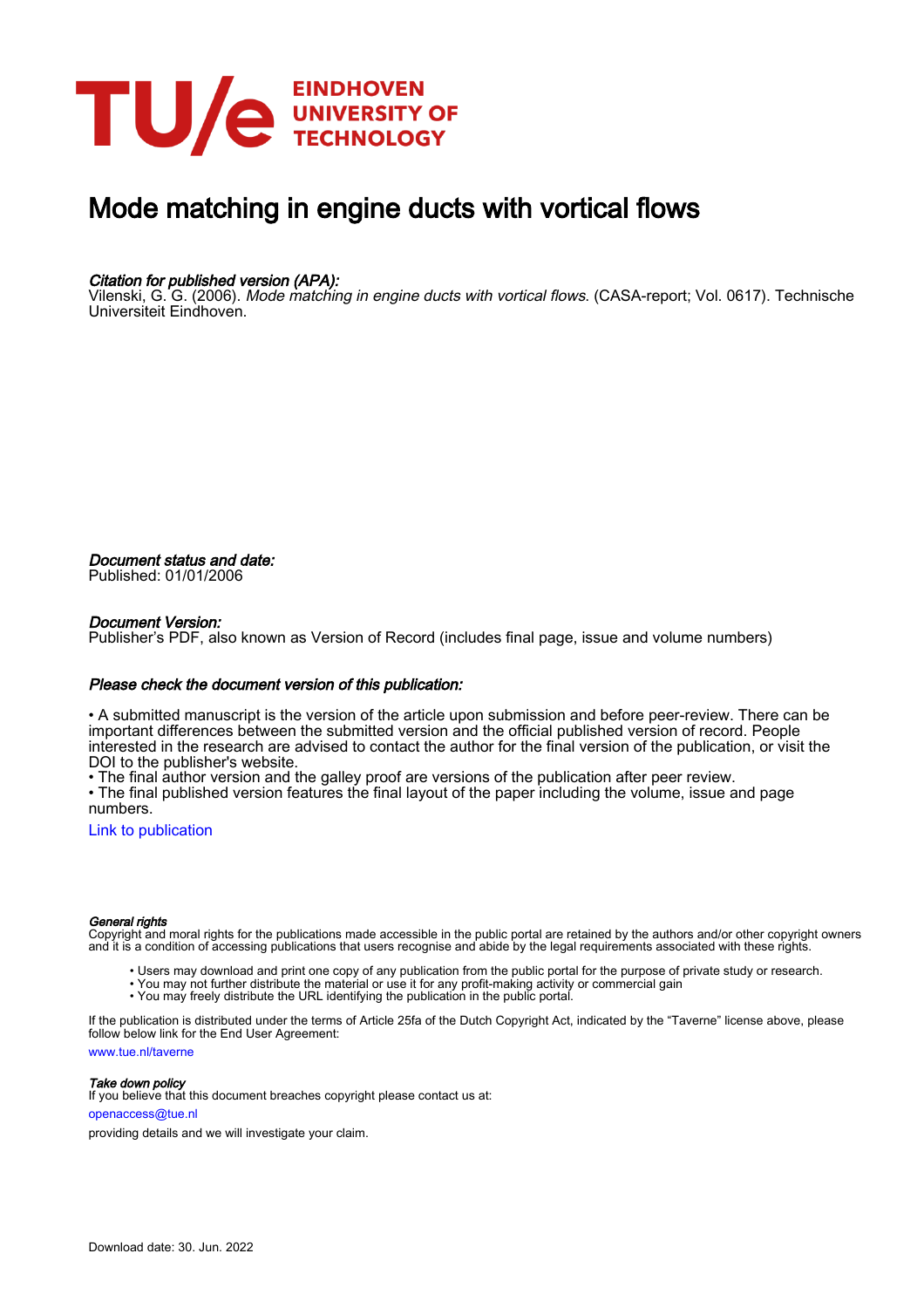## mode with all flows with  $\alpha$  and  $\alpha$  all  $\alpha$  in Eq. ( ) is a set of the set of  $\alpha$

Gregory Vilenski∗

Eindhoven University of Te
hnology, <sup>5600</sup> MB Eindhoven, The Netherlands.

The triple-plane pressure matching method used to recover acoustic data in the region of noise generation from the CFD results is extended to the case of swirling vortical flows.

Unsteady perturbations to the mean flow are taken in the modal form. They are determined from the numeri
al solution of the related eigenvalue problem for the pressure mode amplitude. After the set of modal eigenfun
tions has been obtained, the triple-plane matching method is used to find the approximation of the unsteady pressure field in order to determine the coefficients of the corresponding modal expansion.

The accuracy of the method is checked against the test case based on the realistic engine geometry and the CFD data supplied by Rolls-Roy
e and originally onsidered in the paper by Ovenden & Rienstra (2004).

Practical recommendations for numerical implementation of the triple-plane matching method for vortical flows are given.

#### Nomenclature

| $t, x, r, \theta$ | time, axial, radial and circumferential coordinates                         |
|-------------------|-----------------------------------------------------------------------------|
| u, v, w           | projections of the velocity vector on the coordinate axes x, r and $\theta$ |
| $\rho, p$         | density and pressure                                                        |
| $\mathcal{S}$     | hub-to-tip ratio                                                            |
| $\boldsymbol{h}$  | dimensional inner duct radius                                               |
| $\boldsymbol{d}$  | dimensional outer duct radius                                               |
| $\omega$          | dimensional frequency                                                       |
| m                 | circumferential wavenumber                                                  |
| $\boldsymbol{k}$  | dimensional lateral wavenumber                                              |
| M                 | Mach number                                                                 |
|                   | upper-case symbol denoting nondimensional values                            |
| $c_0$             | sound speed in the flow without swirl                                       |
| $\alpha$          | sound speed in swirling flow                                                |
| $\eta$            | eigenmode number                                                            |

## I. Introdu
tion

The present work extends the triple-plane pressure mat
hing (TPPM) method originally proposed by Ovenden & Rienstra  $(2004)$  for potential acoustic flows to the case of swirling vortical flows. The objective of the method is to extra
t a
ousti information in the region of noise generation from the data obtained by means of dire
t CFD omputation.

The main idea of the method is to use a set of closely spaced control surfaces in the CFD region, in order to approximate the unsteady part of the pressure by an eigenseries of the linearized Euler equations. In the potential flow case these eigenfunctions form a dense orthogonal set in an appropriate functional space,

<sup>∗</sup>Resear
h Fellow, Department of Mathemati
s & Computer S
ien
e, Eindhoven University of Te
hnology, P.O. Box 513, 5600 MB Eindhoven, The Netherlands.

Copyright © 2006 by G.G. Vilenski. Published by the American Institute of Aeronautics and Astronautics, Inc. with permission.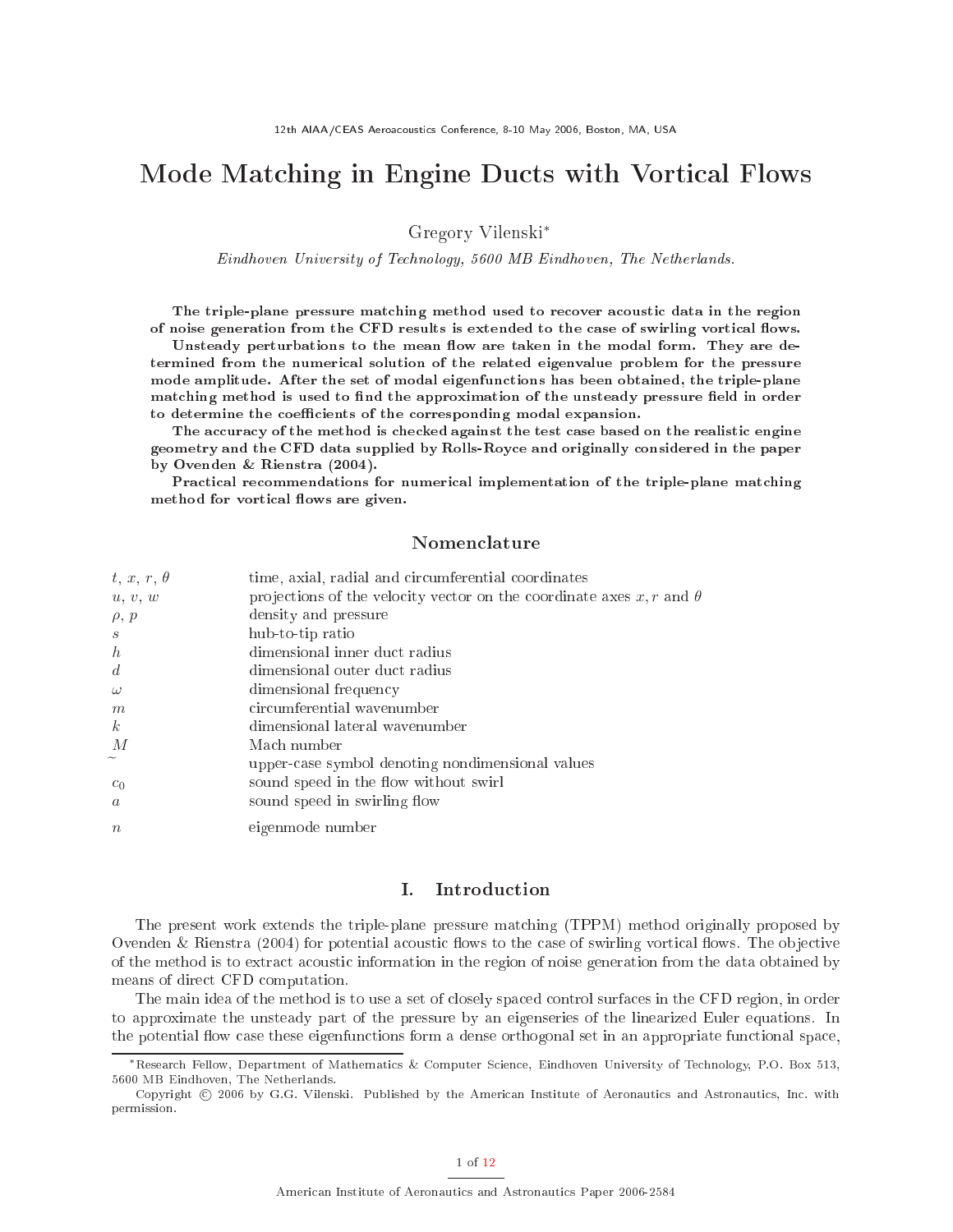and the partial sum of their Fourier series has the property of the best approximation in the relevant norm. As a result, the triple-plane pressure matching method proves to produce a very accurate and consistent approximation of the acoustic pressure field that can be subsequently used as an input information for the solution of the noise propagation problem.

In the case of a nonuniform mean flow the emergence of hydrodynamic (convected) modes and, possibly, instability waves interferes with the described procedure. Unlike the potential flow case, the structure of the spectrum is in general unknown, and the related spectral problem has to be solved numerically. The approximation properties of the set of eigensolutions are not known either.

As a result, there arisies the problem as to how the obtained eigensolutions of the linearized Euler equations should be used in order to get an accurate and computationally robust approximation of the CFD data. This is the main issue studied in the present work. The paper also extends the triple-plane matching algorithm to the case of a nonuniform mean flow and illustrates its use with the practical example originally provided in Ovenden & Rienstra  $(2004)$ . The main finding here is that the triple-plane matching method gives fairly accurate results for the case of mean flows with shear as well. If the viscous boundary-layer flow effects near the duct walls are discarded in the mean flow profile and it is approximated by an appropriate slip-stream profile, the accuracy of the approximation of the unsteady part of the pressure can be further improved in omparison with the standard TPPM method by allowing two near-wall hydrodynami modes in the eigenseries expansion. Modelling of viscous flow effects near the duct walls results in emergence of, presumably, ontinuous hydrodynami spe
trum in the problem. In
lusion of su
h modes into the tripleplane mat
hing pro
edure, in general, may make it numeri
ally unstable and should be done with great are. Possible approach to this problem and comparison of the obtained results with the approximation based on the slip-stream mean flow profile are also discussed in the paper.

#### II. Mode matching procedure

Consider an inviscid non-heat-conducting compressible perfect gas flow inside an infinitely long straight annular duct of inner radius h and outer radius d as in Figure 1. Let x, r and  $\theta$  be the axial, the radial and the circumferential coordinates,  $u, v$  and  $w$  the projections of the velocity vector on the coordinate axes x, r and  $\theta$  respectively,  $\rho$  and  $p$  the density and the pressure. The dimensional equations for conservation of mass, radial, circumferential, lateral components of momentum and energy are



Figure 1. Flow geometry

$$
\frac{\partial \rho}{\partial t} + \frac{1}{r} \frac{\partial (r\rho v)}{\partial r} + \frac{1}{r} \frac{\partial (\rho w)}{\partial \theta} + \frac{1}{r} \frac{\partial (\rho u)}{\partial x} = 0, \tag{1}
$$

$$
\frac{\partial v}{\partial t} + v \frac{\partial v}{\partial r} + \frac{w}{r} \frac{\partial v}{\partial \theta} + u \frac{\partial v}{\partial x} - \frac{w^2}{r} = -\frac{1}{\rho} \frac{\partial p}{\partial r},\tag{2}
$$

$$
\frac{\partial w}{\partial t} + v \frac{\partial w}{\partial r} + \frac{w}{r} \frac{\partial w}{\partial \theta} + u \frac{\partial w}{\partial x} + \frac{vw}{r} = -\frac{1}{r\rho} \frac{\partial p}{\partial \theta},\tag{3}
$$

#### 2 of [12](#page-12-0)

Ameri
an Institute of Aeronauti
s and Astronauti
s Paper 2006-2584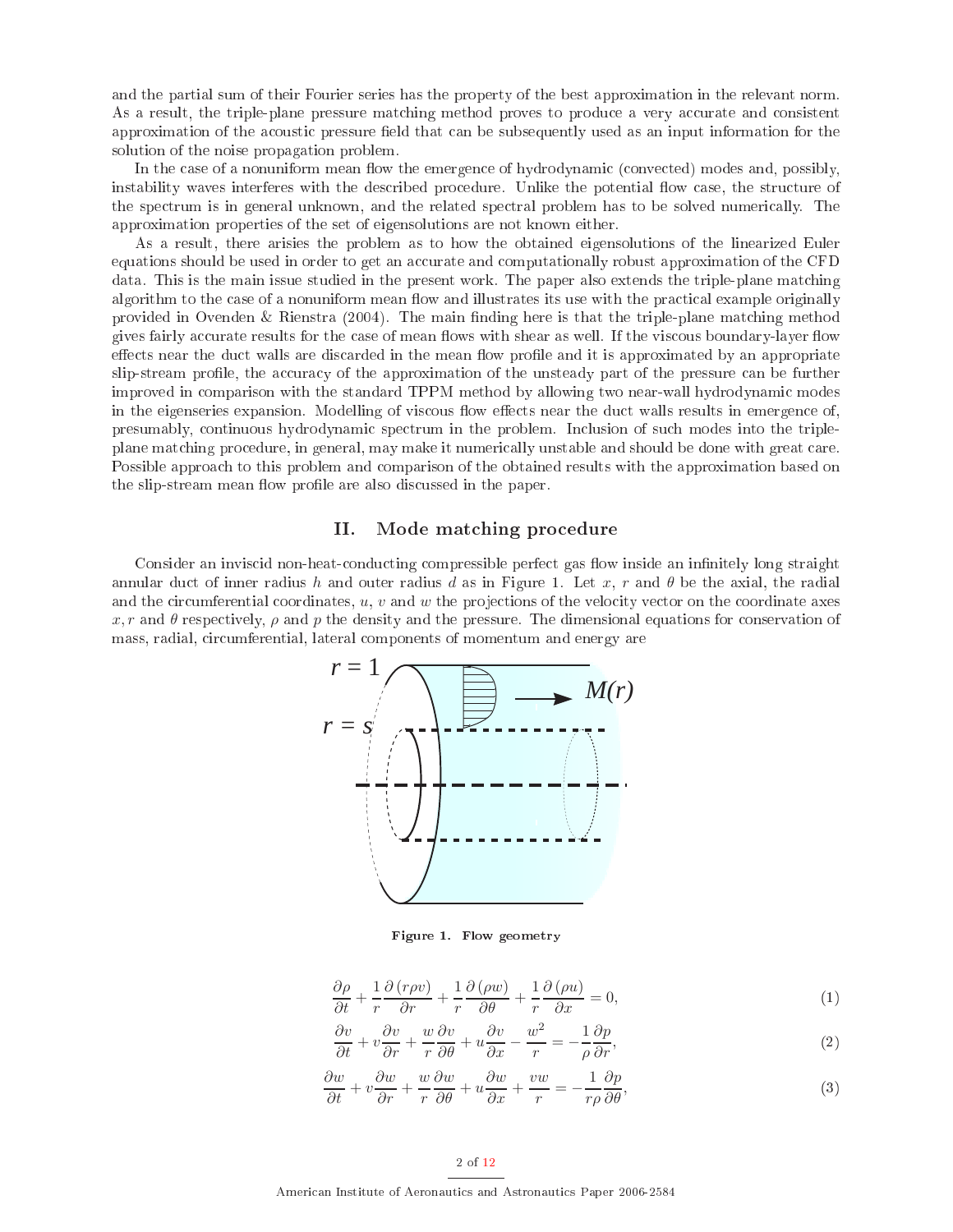$$
\frac{\partial u}{\partial t} + v \frac{\partial u}{\partial r} + \frac{w}{r} \frac{\partial u}{\partial \theta} + u \frac{\partial u}{\partial x} = -\frac{1}{\rho} \frac{\partial p}{\partial x},\tag{4}
$$

$$
\frac{\partial p}{\partial t} + v \frac{\partial p}{\partial r} + \frac{w}{r} \frac{\partial p}{\partial \theta} + u \frac{\partial p}{\partial x} + \gamma p \left( \frac{1}{r} \frac{\partial (rv)}{\partial r} + \frac{1}{r} \frac{\partial w}{\partial \theta} + \frac{\partial u}{\partial x} \right) = 0.
$$
\n(5)

Here t is time,  $\gamma = c_p/c_v$  is the ratio of specific heat capacities at constant pressure and constant volume, respectively. The pressure, the density and the absolute temperature T satisfy the equation of state  $p = R\rho T$ ,  $R = c_p - c_v$ .

Assume that the total flow field can be decomposed into the sum of a mean base flow and small-amplitude unsteady perturbations

$$
(u, v, w, \rho, p) = (\overline{u}, \overline{v}, \overline{w}, \overline{\rho}, \overline{p}) + (\widetilde{u}, \widetilde{v}, \widetilde{w}, \widetilde{\rho}, \widetilde{p}).
$$
\n(6)

<span id="page-3-0"></span>with the mean flow given by the formulae (see Tam  $&$  Auriault (1998) for details)

$$
\overline{u} = \overline{u}(r), \ \overline{v} = 0, \ \overline{w} = \overline{w}(r), \ \overline{\rho} = \overline{\rho}(r), \ \overline{p} = p_d - \int_r^d \overline{\rho}(\xi) \frac{\overline{w}^2(\xi)}{\xi} d\xi \tag{7}
$$

In the context of the triple plane matching approach (see Ovenden & Rienstra (2004)), which objective is to extract acoustic information in the region of noise generation from the CFD solution, the mean flow [\(7\)](#page-3-0) an be in pra
ti
e obtained by means of ir
umferential and time averaging of the CFD data.

The variable part of the flow can be Fourier decomposed in the excitation frequency  $\tilde{\omega}$  and circumferential order m:

$$
(\widetilde{u}, \widetilde{v}, \widetilde{w}, \widetilde{\rho}, \widetilde{p}) (x, r, \theta, t) = \sum_{n} \sum_{m} (u_{nm}, v_{nm}, w_{nm}, \rho_{nm}, p_{nm}) \exp(-i\widetilde{\omega}nt + im\theta).
$$
 (8)

The components  $(u_{nm}, v_{nm}, w_{nm}, p_{nm})$  are the known functions of the radial coordinate r for a given set of closely spaced control surfaces  $x = x_l, l = 0, 1, 2, \ldots$  in the CFD region. Normally, they can be provided by the Fourier transform of the CFD data

$$
(u_{nm}, v_{nm}, w_{nm}, \rho_{nm}, p_{nm}) = \frac{\widetilde{\omega}}{4\pi^2} \int_0^{2\pi/\widetilde{\omega}} \int_0^{2\pi} (\widetilde{u}, \widetilde{v}, \widetilde{w}, \widetilde{\rho}, \widetilde{p}) \exp(i\widetilde{\omega}nt - im\theta) d\theta dt.
$$
 (9)

In order to obtain the representation of the unsteady part of the pressure field consistent with the Euler equations linearized on the mean flow [\(7\)](#page-3-0), we approximate the perturbation pressure  $p_{nm}(r, x)$  by the series expansion based on the eigenfunctions of the related linearized Euler equations, *i.e.*,

<span id="page-3-3"></span>
$$
p_{nm}(r,x) = \sum_{(\mu)} A_{\mu} P_{\mu}(r) \exp(ik_{\mu}x).
$$
 (10)

<span id="page-3-1"></span>Here the complex numbers  $A_\mu$  are the unknown modal amplitudes,  $P_\mu(r)$  are the modal eigenfunctions and  $k_{\mu}$  are the corresponding lateral wave numbers.  $P_{\mu}(r)$  and  $k_{\mu}$  satisfy the modal equation [\(11\)](#page-3-1)

<span id="page-3-2"></span>
$$
P_{\mu}'' + \left(\frac{\lambda + Br}{\lambda r} + C + \frac{\overline{\rho}A}{\lambda} \frac{d}{dr} \left(\frac{\lambda}{\overline{\rho}A}\right)\right) P_{\mu}' + \left(\frac{A\Omega}{\lambda^2} + \frac{\overline{\rho}A}{\lambda r} \frac{d}{dr} \left(\frac{Br}{\overline{\rho}A}\right) + \frac{BC}{\lambda}\right) P_{\mu} = 0, \tag{11}
$$

and the slip-stream boundary conditions on the inner and outer wall of the duct, respectively,

$$
P'_{\mu} + \frac{B}{\lambda}P_{\mu} = 0 \text{ on } r = h, d.
$$
\n
$$
(12)
$$

.

Here primes denote differentiation with respect to  $r, \omega = \tilde{\omega} n$ ,

$$
\lambda = -\omega + k\overline{u} + m\overline{w}/r,
$$

$$
A = \lambda^2 + \frac{\overline{w}^4}{\overline{a}^2 r^2} - \frac{\overline{w}^2}{r} \frac{\overline{\rho}'}{r} - \frac{2\overline{w}}{r} \left( \overline{w}' + \frac{\overline{w}}{r} \right), \quad B = \frac{2m\overline{w}}{r^2} - \frac{\lambda \overline{w}^2}{\overline{a}^2 r},
$$
  

$$
C = \frac{\overline{w}^2}{\overline{a}^2 r} - \frac{1}{\lambda} \left( \frac{m}{r} (\overline{w}' + \frac{\overline{w}}{r}) + k\overline{u}' \right), \quad \Omega = \frac{\lambda^2}{\overline{a}^2} - k^2 - \frac{m^2}{r^2}, \quad \overline{a}^2 = \frac{\gamma \overline{p}}{\overline{p}}
$$

#### 3 of [12](#page-12-0)

Ameri
an Institute of Aeronauti
s and Astronauti
s Paper 2006-2584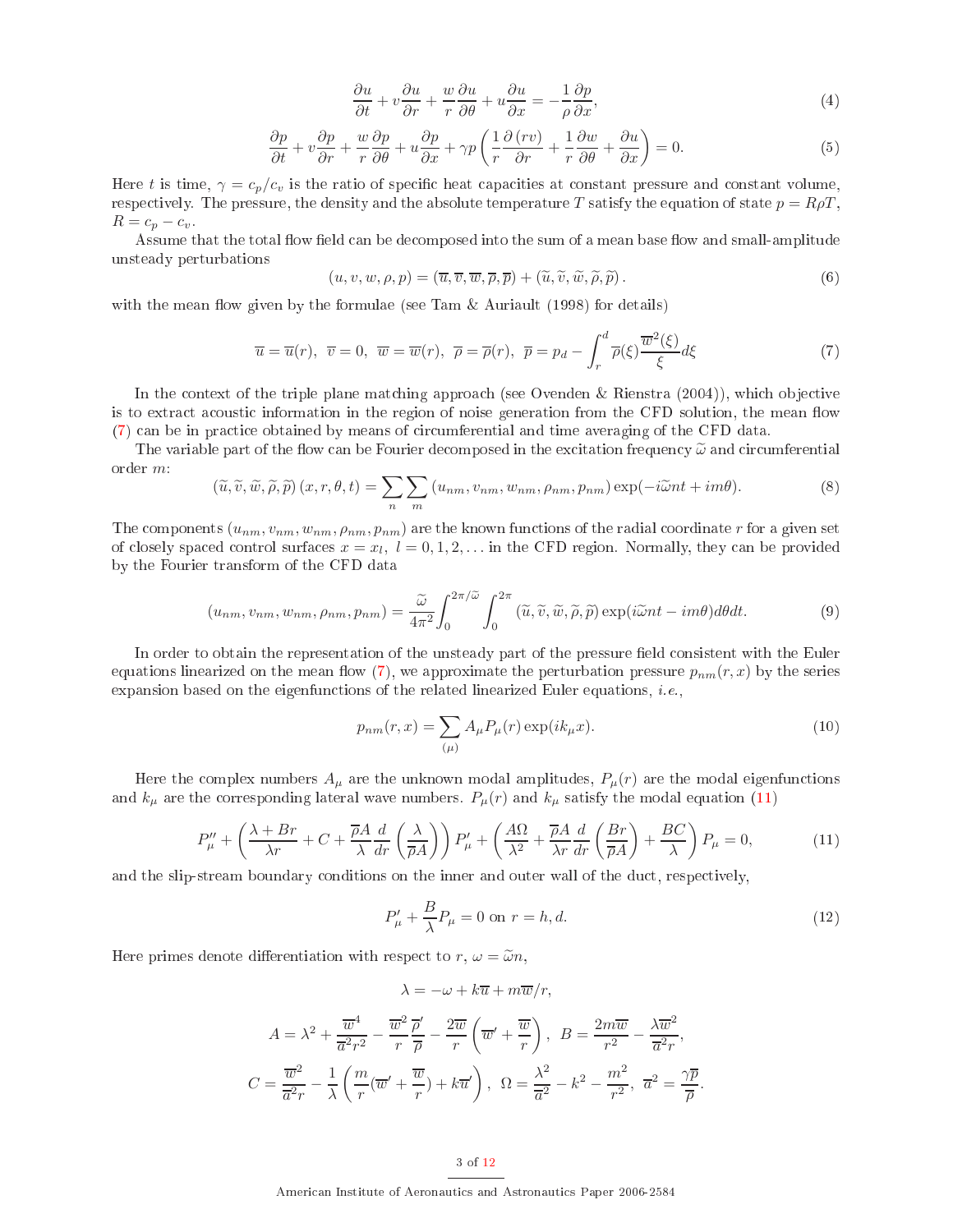For zero mean circumferential velocity  $\overline{w} = 0$  and constant mean flow density  $\overline{\rho}$  the problem [\(11](#page-3-1)[,12\)](#page-3-2) redu
es to the Pridmore-Brown equation [\(13\)](#page-4-0)

$$
P_{\mu}'' + \beta(r)P_{\mu}' + \gamma(r)P_{\mu} = 0,
$$
\n(13)

where

<span id="page-4-1"></span><span id="page-4-0"></span>
$$
\beta(r) = \left(\frac{1}{r} + \frac{2k\overline{u}'}{\omega - k\overline{u}}\right), \ \ \gamma(r) = \left(\frac{(\omega - k\overline{u})^2}{c_0^2} - k^2 - \frac{m^2}{r^2}\right) \ \text{and} \ \ c_0^2 = \frac{\gamma p_d}{\overline{\rho}}.
$$

with the boundary conditions

$$
P'_{\mu} = 0 \text{ on } r = h, d. \tag{14}
$$

As is well known (see for instan
e, Eversman (1991), Tam & Auriault (1998), Golubev & Atassi (1998), Nijboer  $(2001)$ , Cooper & Peake  $(2005)$ , the spectrum of the problem  $(11,12)$  $(11,12)$ , and similarly  $(13,14)$  $(13,14)$ , consists of the a
ousti modes whi
h propagate with the speed of sound and hydrodynami modes whi
h are onve
ted with the local flow speed. At least theoretically, in the expansion  $(10)$  summation over both acoustic and hydrodynami modes must be onsidered. For onvenien
e of notation we divide all modes into the following three subsets:  $\mu = {\mu : Im(k_\mu) < 0}$  - the modes with negative imaginary part of the axial wave number,  $\mu_0 = {\mu : Im(k_\mu) = 0}$  - the modes with zero imaginary part of the axial wave number and  $\mu_+ = {\mu : Im(k_\mu) > 0}$  - the modes with positive imaginary part of the axial wave number. Were the spectrum purely acoustic, say, in the absence of mean flow, the sets  $\mu_-$  and  $\mu_+$  would correspond to the decaying left and right running modes, respectively, while  $\mu_0$  would consist of propagating modes. In the more general case of equation  $(11)$ , owing to the appearance of hydrodynamic spectrum and possibly convective flow instabilities, the sets  $\mu_-, \mu_+$  and  $\mu_0$  may also contain hydrodynamic modes.

Following the triple-plane matching method of Ovenden & Rienstra (2004), we collocate the equation [\(10\)](#page-3-3) at the three closely spaced control surfaces  $x = x_l, l = 0, 1, 2$ :

<span id="page-4-2"></span>
$$
\mathcal{P}_0(r) = \sum_{\mu \in \mu_0 \cup \mu_+ \cup \mu_-} A_{\mu} P_{\mu}(r) \exp(ik_{\mu}x_0),
$$
  
\n
$$
\mathcal{P}_1(r) = \sum_{\mu \in \mu_0 \cup \mu_+ \cup \mu_-} A_{\mu} P_{\mu}(r) \exp(ik_{\mu}x_1),
$$
  
\n
$$
\mathcal{P}_2(r) = \sum_{\mu \in \mu_0 \cup \mu_+ \cup \mu_-} A_{\mu} P_{\mu}(r) \exp(ik_{\mu}x_2).
$$
\n(15)

Here  $P_l(r) = p_{nm}(r, x_l)$ ,  $l = 0, 1, 2$ , and the sums are taken over all modes. In order to proceed numerically, the infinite sums appearing on the right-hand sides of the above equations must be approximated by appropriate partial sums. This is not a straightforward procedure if part of the hydrodynamic spectrum is ontinuous or even ountable. The reason for this is that now it annot be guaranteed that for a given smooth function  $p_{nm}(r, x)$  which satisfies boundary conditions [\(14,](#page-4-1)) the Fourier expansion [\(10\)](#page-3-3) in the eigenfunctions of the problem  $(11-14)$  $(11-14)$  is convergent. Neither is it known that any two eigenfunctions associated to different eigenvalues are orthogonal to each other with any weight function. These circumstances make the choice of hydrodynamic eigenfunctions to be used in the construction of the numerical approximation based of the eigenseries  $(10)$  a difficult problem. Thus, in what follows we proceed guided by the analogy with the potential flow case, where hydrodynamic modes are absent, and then gradually broaden the mathematical model to the case of a finite number of hydrodynamic modes, in order to study their influence on the quality of the approximation. If the number of hydrodynamic modes is infinite, we can still try to account for their influence by taking a sufficiently large number of such modes. However, as it will be clear from what follows. much caution is needed in the case when part of the problem's spectrum is continuous.

Let  $M_0$  denote the total number of propagating acoustic modes plus, possibly, the hydrodynamic modes from the set  $\mu_0$ . Similarly, let  $M_+$  and  $M_-$  denote the number of modes from the sets  $\mu_+$  and  $\mu_-$ , respectively, whose lateral wave numbers  $k_{\mu}$  belong to the disk in the complex plane  $k_{\mu}$  of sufficiently large radius R. If the number of hydrodynamic modes is finite, all of them are assumed to be taken into account either by making R sufficiently large or directly in  $M_0$ , if their  $Im(k_\mu) = 0$ . Substituting the infinite sums in the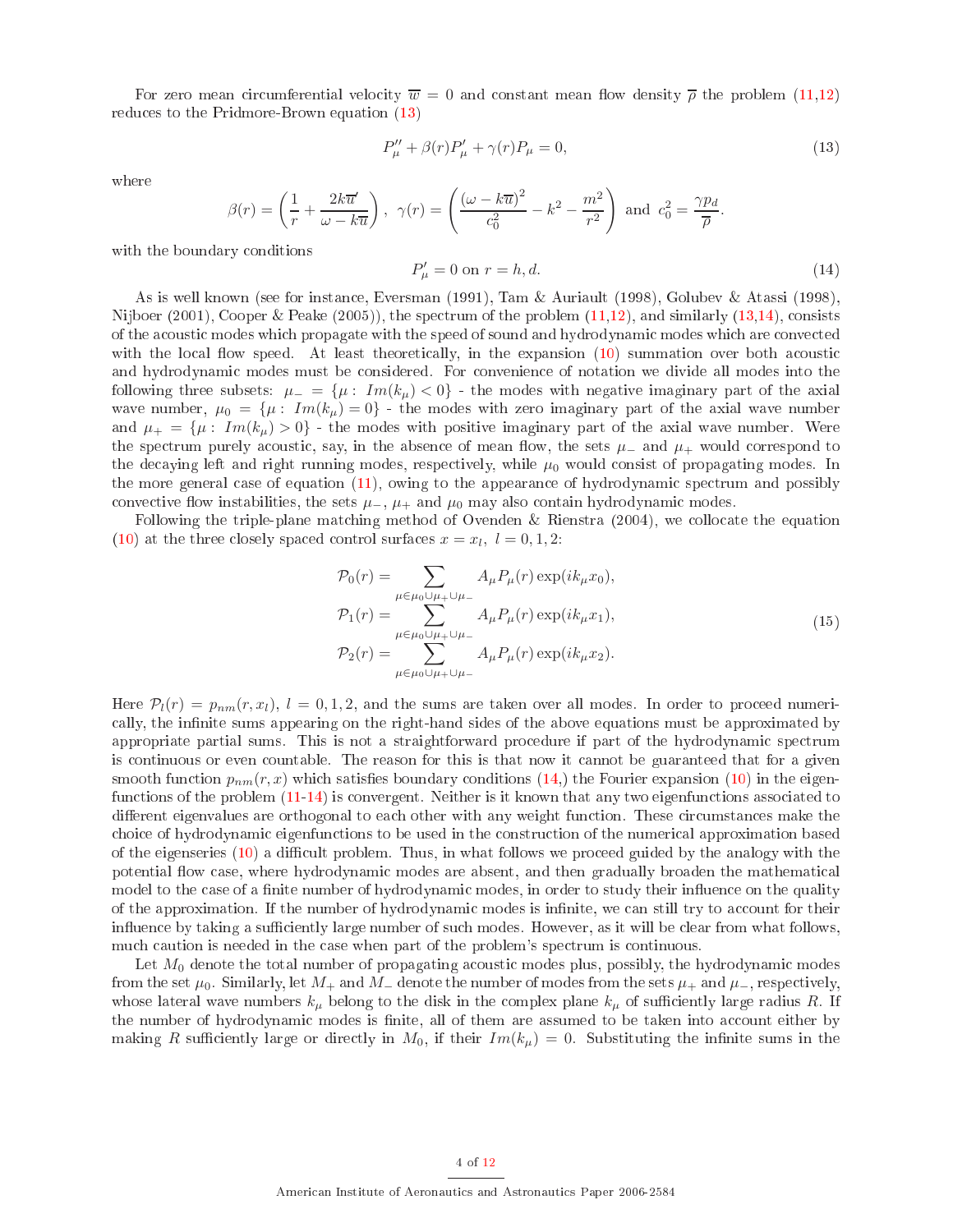<span id="page-5-0"></span>system  $(15)$  by the corresponding partial sums we get the following set of equations:

$$
\mathcal{P}_0(r) = \sum_{j=0}^{M_0+M_+-1} B_j P_j(r) + \sum_{j=M_0+M_+}^{M_0+M_++M_--1} B_j P_j(r) e^{-ik_j(x_2-x_0)},
$$
  
\n
$$
\mathcal{P}_1(r) = \sum_{j=M_0}^{M_0+M_+-1} B_j P_j(r) e^{ik_j(x_1-x_0)} + \sum_{j=M_0+M_+}^{M_0+M_++M_--1} B_j P_j(r) e^{-ik_j(x_2-x_1)},
$$
  
\n
$$
\mathcal{P}_2(r) = \sum_{j=M_0}^{M_0+M_+-1} B_j P_j(r) e^{ik_j(x_2-x_0)} + \sum_{j=M_0+M_+}^{M_0+M_++M_--1} B_j P_j(r).
$$
\n(16)

Here the modes corresponding to  $j = 0, 1, 2, 3, \ldots, M_0-1$  belong to the set  $\mu_0$ , the modes corresponding to  $j =$  $M_0, \ldots, M_0+M_+$  belong to the set  $\mu_+$  and the modes corresponding to  $j = M_0+M_+,\ldots, M_0+M_++M_-$  -1 belong to the set  $\mu_-$ . A new set of independent variables  $B_j$  was introduced in [\(16\)](#page-5-0) instead of  $A_j$  according to the following formula

$$
B_j = A_j \begin{cases} e^{ik_jx_0}, & \text{if } j = 0, 1, ..., M_0 + M_+ - 1 \\ e^{ik_jx_2}, & \text{if } j = M_0 + M_+, ..., M_0 + M_+ + M_- - 1. \end{cases}
$$
(17)

<span id="page-5-1"></span>System [\(16\)](#page-5-0) is overdetermined and cannot be solved exactly for  $B_i$ . Instead, the unknown coefficients  $B_i$  can be found by means of quadratic error minimisation for the system [\(16\)](#page-5-0) as proposed in Ovenden & Rienstra  $(2004)$ . Rescaling of the unknown Fourier coefficients according to formula  $(17)$  proposed by the above authors makes the system  $(16)$  numerically advantageous over the corresponding original system written in terms of  $A_j$ . It insures that none of the sums in the set of equations [\(16\)](#page-5-0) contains pathologically large exponential terms which result in numerical instabilities associated with evanescent acoustic modes in the original system for  $A_j$ . If we now let

$$
\xi_j(r) = P_j(r) \begin{cases} 1, & \text{if } 0 \le j < M_0 + M_+ \\ e^{-ik_j(x_2 - x_0)}, & \text{if } M_0 + M_+ \le j < M_0 + M_+ + M_-, \end{cases}
$$
\n
$$
\varsigma_j(r) = P_j(r) \begin{cases} e^{ik_j(x_1 - x_0)}, & \text{if } 0 \le j < M_0 + M_+ \\ e^{-ik_j(x_2 - x_1)}, & \text{if } M_0 + M_+ \le j < M_0 + M_+ + M_-, \end{cases}
$$
\n
$$
\chi_j(r) = P_j(r) \begin{cases} e^{ik_j(x_2 - x_0)}, & \text{if } 0 \le j < M_0 + M_+ \\ 1, & \text{if } M_0 + M_+ \le j < M_0 + M_+ + M_-, \end{cases}
$$

multiply the first equation of the system [\(16\)](#page-5-0) by  $\overline{\xi_l}(r)r$ , the second equation by  $\overline{\xi_l}(r)r$  and the third one by  $\overline{\chi_l}(r)r$ , where the bar denotes complex conjugation, and integrate the resulting equations from  $r = h$  to  $r = d$ , we get the following system for the unknown coefficients  $B_i$ :

$$
\begin{cases}\nM_{0}-1 & M_{0}+M_{+}-1 \\
\sum_{j=0}^{j=0} M_{lj}B_{j} + \sum_{j=M_{0}}^{j=M_{0}} M_{lj}B_{j} + \sum_{j=M_{0}+M_{+}}^{M_{0}+M_{+}+M_{-}-1} M_{lj}B_{j} = p_{0}^{l}, \\
\sum_{j=0}^{M_{0}-1} N_{lj}B_{j} + \sum_{j=M_{0}}^{j=M_{0}} N_{lj}B_{j} + \sum_{j=M_{0}+M_{+}}^{M_{0}+M_{+}+M_{-}-1} N_{lj}B_{j} = p_{1}^{l}, \\
\sum_{j=0}^{M_{0}-1} Q_{lj}B_{j} + \sum_{j=M_{0}}^{M_{0}+M_{+}+M_{-}-1} Q_{lj}B_{j} + \sum_{j=M_{0}+M_{+}}^{M_{0}+M_{+}+M_{-}-1} Q_{lj}B_{j} = p_{2}^{l}.\n\end{cases}
$$
\n(18)

<span id="page-5-3"></span><span id="page-5-2"></span>Here  $l, j = 0, 1, 2, 3...$   $M_0 + M_+ + M_- - 1$ ,

$$
M_{lj} = \int_{h}^{d} \xi_{j} \overline{\xi_{l}}(r) r dr, \ N_{lj} = \int_{h}^{d} \varsigma_{j} \overline{\varsigma_{l}}(r) r dr, \ Q_{lj} = \int_{h}^{d} \chi_{j} \overline{\chi_{l}}(r) r dr, \tag{19}
$$

$$
p_0^l = \int_h^d \mathcal{P}_0(r)\overline{\xi_l}(r) r dr, \ p_1^l = \int_h^d \mathcal{P}_1(r)\overline{\xi_l}(r) r dr, \ p_2^l = \int_h^d \mathcal{P}_2(r)\overline{\chi_l}(r) r dr. \tag{20}
$$

5 of [12](#page-12-0)

American Institute of Aeronautics and Astronautics Paper 2006-2584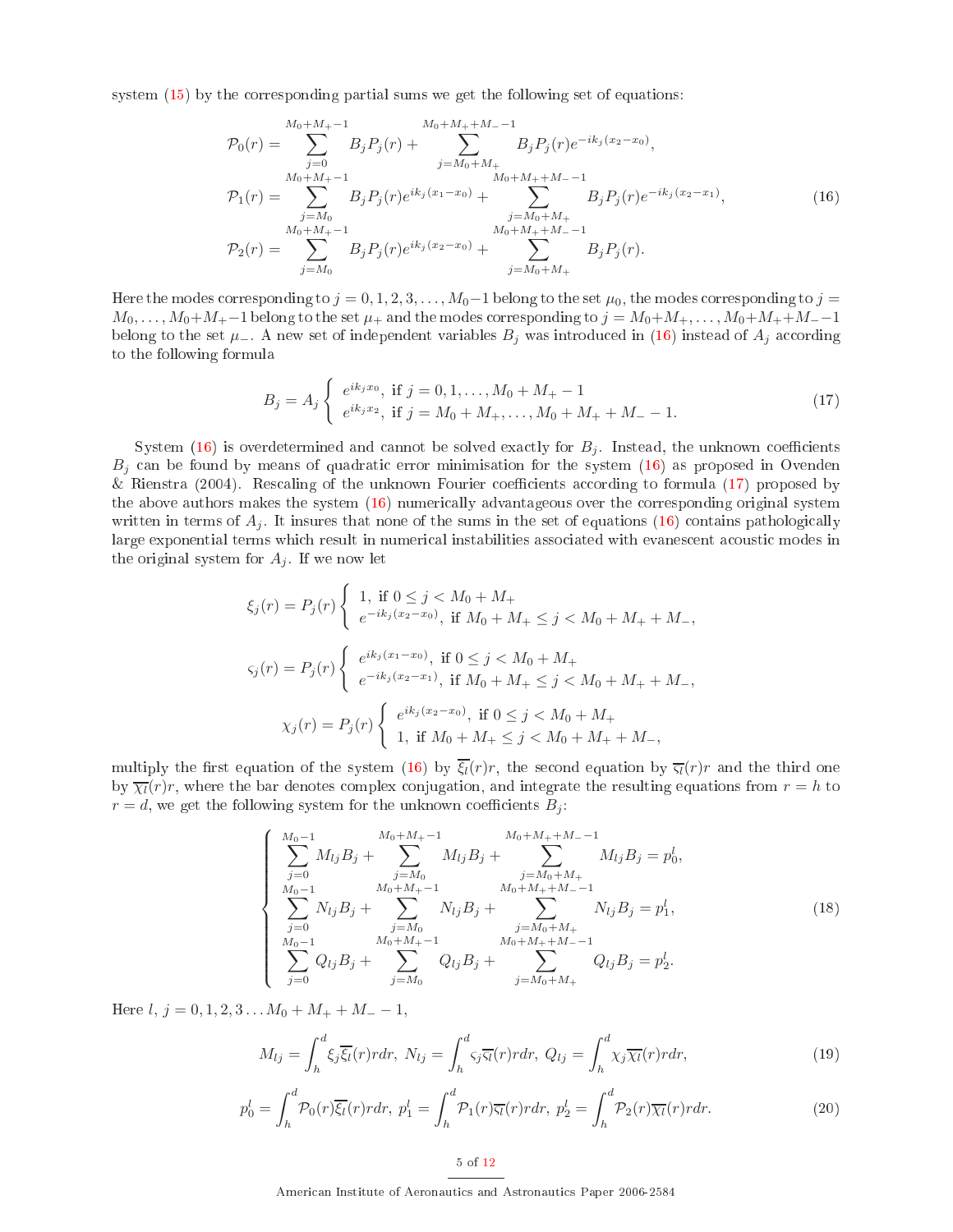Next, we apply the least-squares algorithm in order to minimize the objective function

$$
||MB-p_0||^2 + ||NB-p_1||^2 + ||QB-p_2||^2,
$$

where  $B = (B_0, B_1, \ldots, B_{M_0 + M_+ + M_- - 1})$  is the vector of unknown coefficients. Matrices M, N, Q and vectors  $p_0$ ,  $p_1$ ,  $p_2$  are given by the relationships [\(19\)](#page-5-2) and [\(20\)](#page-5-3). In view of the Hermitian structure of the matrices M, N and Q, this leads to the following algebraic system (see Ovenden & Rienstra (2004) for details)

$$
(M2 + N2 + Q2) B = Mp0 + Np1 + Qp2
$$
\n(21)

which is solved numerically for B. The coefficients  $A_i$  are then recovered from formula [\(17\)](#page-5-1).



Figure 2. Mean flow axial velocity profile  $M(r) = \overline{u}(r)/c(1)$  normalised by the speed of sound on the outer wall  $c(1)$  versus the radial coordinate non-dimensionalized by the radius of the outer wall: asterisk - original CFD data, solid line - constant mean flow approximation, dashed line - linear approximation.

#### III. Test case results for nonuniform mean flow without swirl

In this section we check the accuracy of the method against the test case considered in detail by Ovenden & Rienstra (2004) within the framework of potential flow theory. It is based on a realistic engine configuration and CFD data supplied by Rolls-Roy
e (RR) for the region downstream of the bypass outlet guide vanes, where the duct walls are almost parallel,  $h = 2.7$ m and  $d = 4.15$ m. Detailed description of the overall engine geometry can be found in the cited paper and is omitted here. The Fourier transform of the unsteady CFD data and the circumferentially averaged mean flow is available for 11 equally spaced axial planes between  $x = 0.32$ m and  $x = 0.36$ m. Of these we use 3 axial positions  $x = 0.32$ , 0.34 and 0.36m. Unsteady perturbation data corresponds to the Helmholtz number equal to 40.9, circumferential wavenumber  $m = -13$ , hub-to-tip ratio equal to 0.65, and the mean flow Mach number equal to 0.43.

We consider three test cases shown in figure 2. They correspond to the approximation of the axial mean flow velocity by a uniform profile used in Ovenden & Rienstra  $(2004)$ , linear approximation of the axial mean flow profile, and the profile which mimics the original Rolls-Royce velocity distribution including vis
ous boundary layer behaviour near the inner and outer wall. For brevity, the latter approximation is called boundary-layer profile in what follows. Careful analysis of the original mean flow profile reveals the existence of at least three inflection points, where  $\overline{u}''(r) = 0$ . One of these points lies near the inner wall at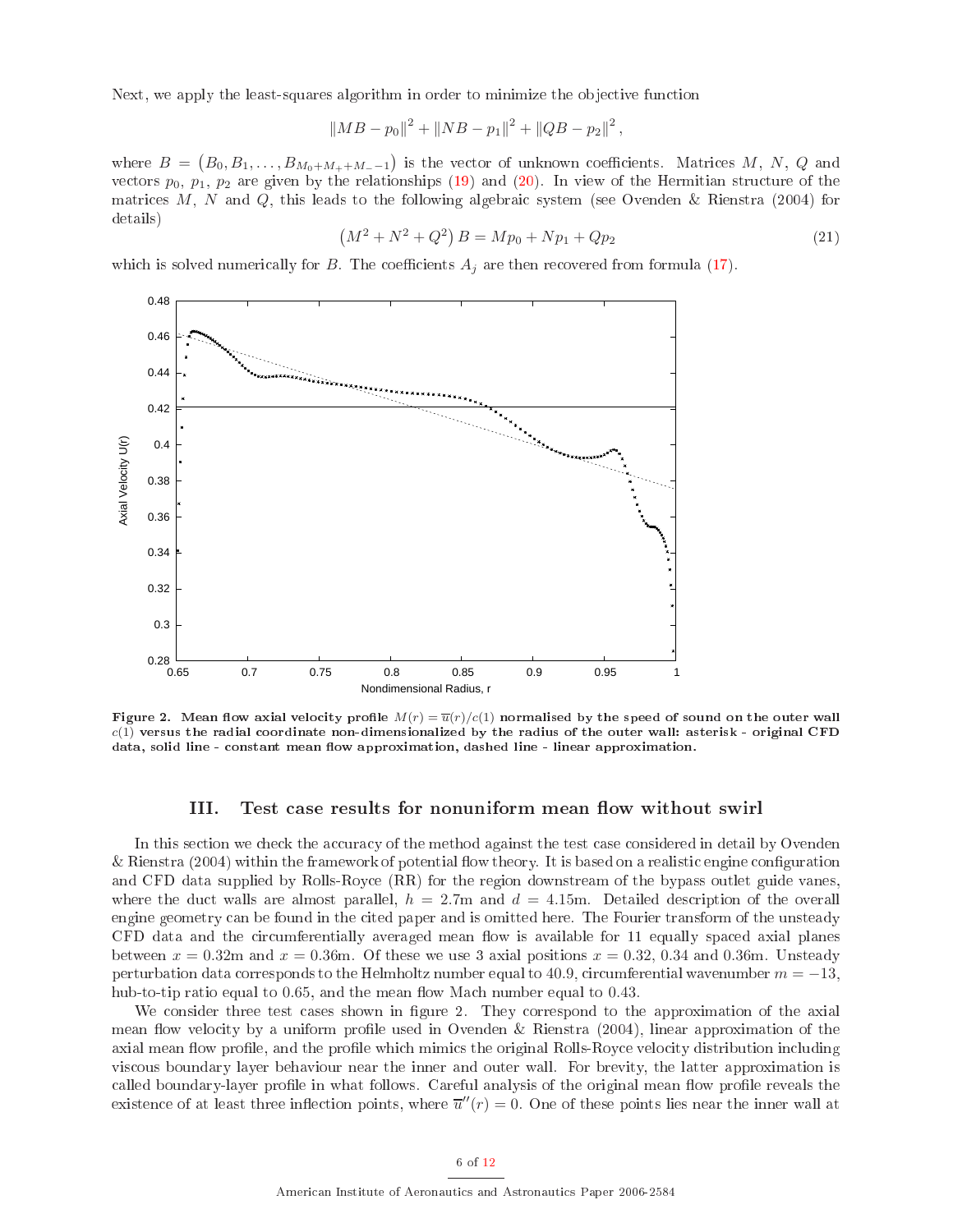$r \doteq 0.694$ , with  $\overline{u} \doteq 0.446$ . The other two inflection points are located near the outer wall at  $r \doteq 0.97$  and  $r = 0.984$ , the corresponded mean flow velocities being  $\overline{u} = 0.37$  and  $\overline{u} = 0.354$ , respectively.

The analysis of the problem based on the generic model  $(11,14)$  $(11,14)$  which allows for radial non-uniformities in density and azimuthal velocity distributions and the analysis based on Pridmore-Brown equation [\(13\)](#page-4-0) which allows only for axial flow non-uniformity shows good agreement between the corresponding eigensolutions. Final approximations of the unsteady pressure component resulting from these two models are also close to each other. For this reason the influence of the mean flow swirl and density non-uniformity is believed to be negligible for this engine and is discarded in what follows.



Figure 3. Acoustic part of the spectrum: + - constant mean flow profile  $\odot$  - linear mean flow profile  $\Box$  - mean flow profile with boundary-layer effects near the inner and the outer wall.

The patterns of the spectrum corresponding to the three approximations of the mean flow shown in figure 2 are presented in figures 3 and 4. They show the distribution of eigenvalues in the complex plane of the spectral parameter  $k_{\mu}$ . The acoustic part of the spectrum for all these mean flow approximations is depicted in figure 3. It can be seen from this figure that the eigenvalues corresponding to different mean flow approximations are located fairly close to each other, suggesting that refraction of acoustic waves due to the mean flow non-uniformity is relatively unimportant for the present engine.

However, provision for mean flow non-uniformity in the model results in the appearance of hydrodynamic spectrum shown in figure 4. It consists of only two smooth convected modes for the linear mean flow profile with  $k_h \approx 88.6$  and  $k_d \approx 108.9$ . The first of these modes is localised near the hub, the second - near the outer wall. Apart from these smooth modes, it is possible to construct a continuous spectrum of hydrodynamic modes with a dis
ontinuity in the third derivative of the pressure amplitude. These modes are not shown in the figure.

For the boundary-layer profile hydrodynamic modes are also believed to form a continuous spectrum. Several su
h modes obtained for 5000 grid points used to dis
retize Pridmore-Brown equation are shown in figure 4. Their axial wave numbers satisfy the equation  $k_i = \omega/\overline{u}(r_i)$ , where  $r_i$  are the points of the computational mesh which are located in the boundary-layer region near the inner wall  $r = h$  and the outer wall  $r = d$ . For the present mean flow profile the boundary layer thickness near each wall is estimated to be about 16 per ent of the hannel width. If the number of mesh points is in
reased, so does the number of these hydrodynamic modes. Unfortunately, their smoothness was difficult to check numerically.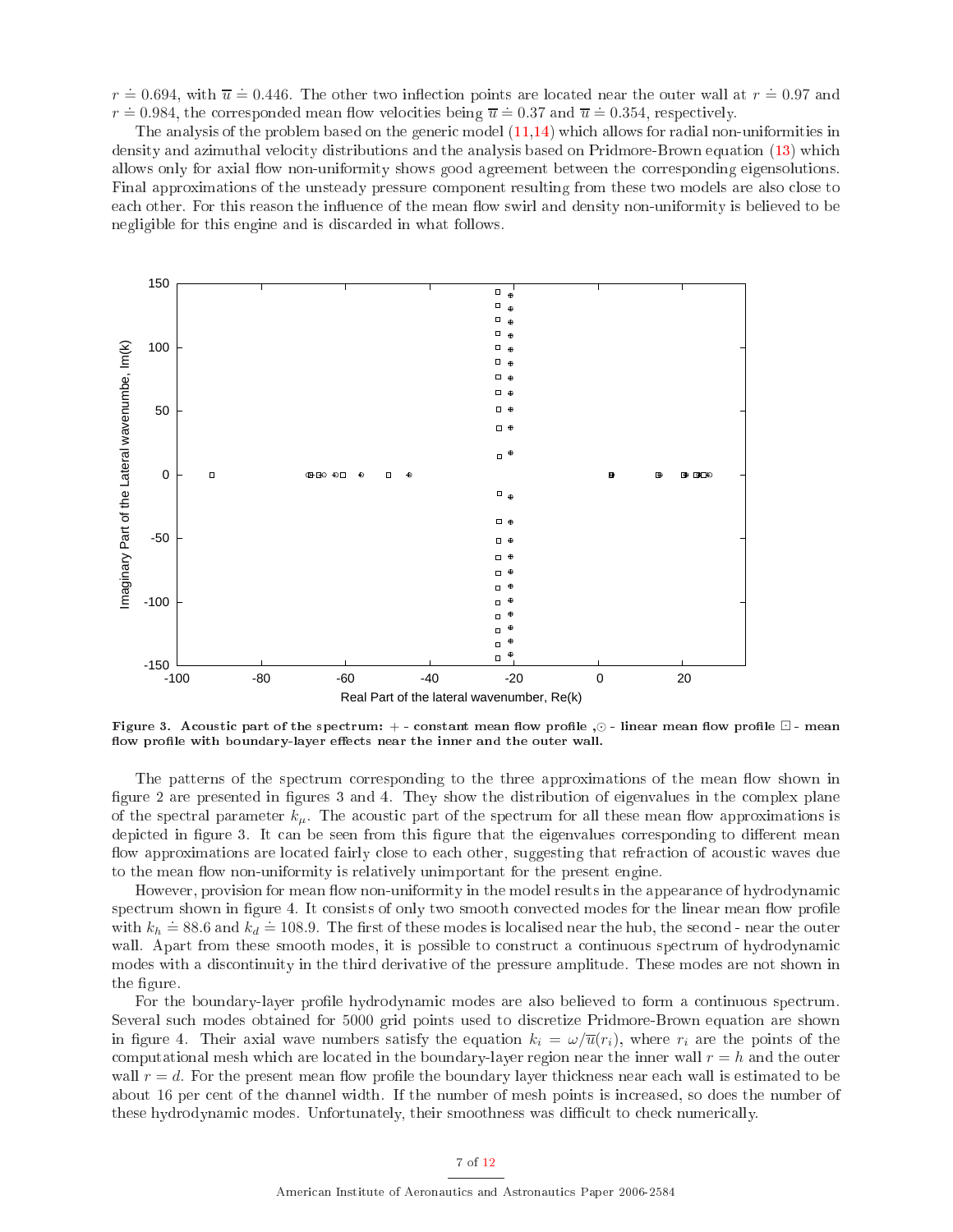

Figure 4. Hydrodynamic part of the spectrum: + - mean flow profile with boundary-layer effects near the inner and the outer wall,  $\Box$  - linear mean flow profile

The mode with  $k_{\mu} \doteq 110$  is generated by the inflection point at  $r \doteq 0.97$ , and its phase speed is equal to the local mean flow velocity  $\overline{u} = 0.37$ . Interestingly enough, this mode would be always found by the numerical code, if the number of mesh points exceeded a certain threshold limit, as opposed to the inflection point  $r = 0.694$ , where no smooth eigenmodes were found. The three modes clustering near the point  $k_{\mu} \doteq 122$  are generated by the mesh points which are localised in the vicinity of the point  $r \doteq 0.984$  where both  $\overline{u}'$  and  $\overline{u''}$  are close to zero. This clustering is due to the fact that we use the uniform grid with respect to  $r$  in our computation. As a result,  $k_i=\omega/\overline{u}(r_i)$  lie close to each other, where  $\overline{u}'(r)$  is small, and far apart, where it is large (hence the gap in the wave number range between  $k_{\mu} \doteq 122$ ,  $k_{\mu} \doteq 134$  and  $k_{\mu} \doteq 144$ ). The where n is range (mence the gap in the wave number range between  $n_{\mu} = 122$ ,  $n_{\mu} = 151$  and  $n_{\mu} = 111$ ). The wave number  $k_{\mu} = 151.4$  is the double eigenvalue. It corresponds to one eigenfunction located near the and the other one near the outer wall.

It should be noted that the clustering hydrodynamic modes, especially in the regions of low mean flow velocity gradient  $\overline{u}'(r)$ , have very similar shapes and are almost linearity dependent. This is demonstrated in figure 5, where hydrodynamic modes are depicted. Owing to a very high mean flow velocity gradient near the inner wall, the mode on the left is the only mode found in the boundary-layer region near the hub. To obtain more modes in this region, the number of mesh points must be in
reased further. The negative-valued mode shown in a thick line corresponds to the inflection point  $r = 0.97$ .

If fed in the mode mat
hing algorithm, onve
tive modes trigger numeri
al instability of the algorithm, which in turn, results in the dramatic loss of accuracy in the regions of clustering. An alternative is, for example, to use only a limited number of hydrodynamic modes in the mode matching procedure chosen in such a way as to insure that the value of the norm of the difference between the approximated function and the approximation, say, in the central control plane  $x = 0.34$ m

$$
\varepsilon_N = \frac{1}{N} \sum_{i=0}^{N-1} \left| \mathcal{P}_1(r_i) - \sum_{\mu \in \mu_0 \cup \mu_+ \cup \mu_-} A_{\mu} P_{\mu}(r_i) \exp(ik_{\mu}x_1) \right|
$$

is the lowest. Here  $r = r_i$ ,  $i = 0, 1, 2...N - 1$  are the nodes of the uniform computational grid used to integrate the modal equation.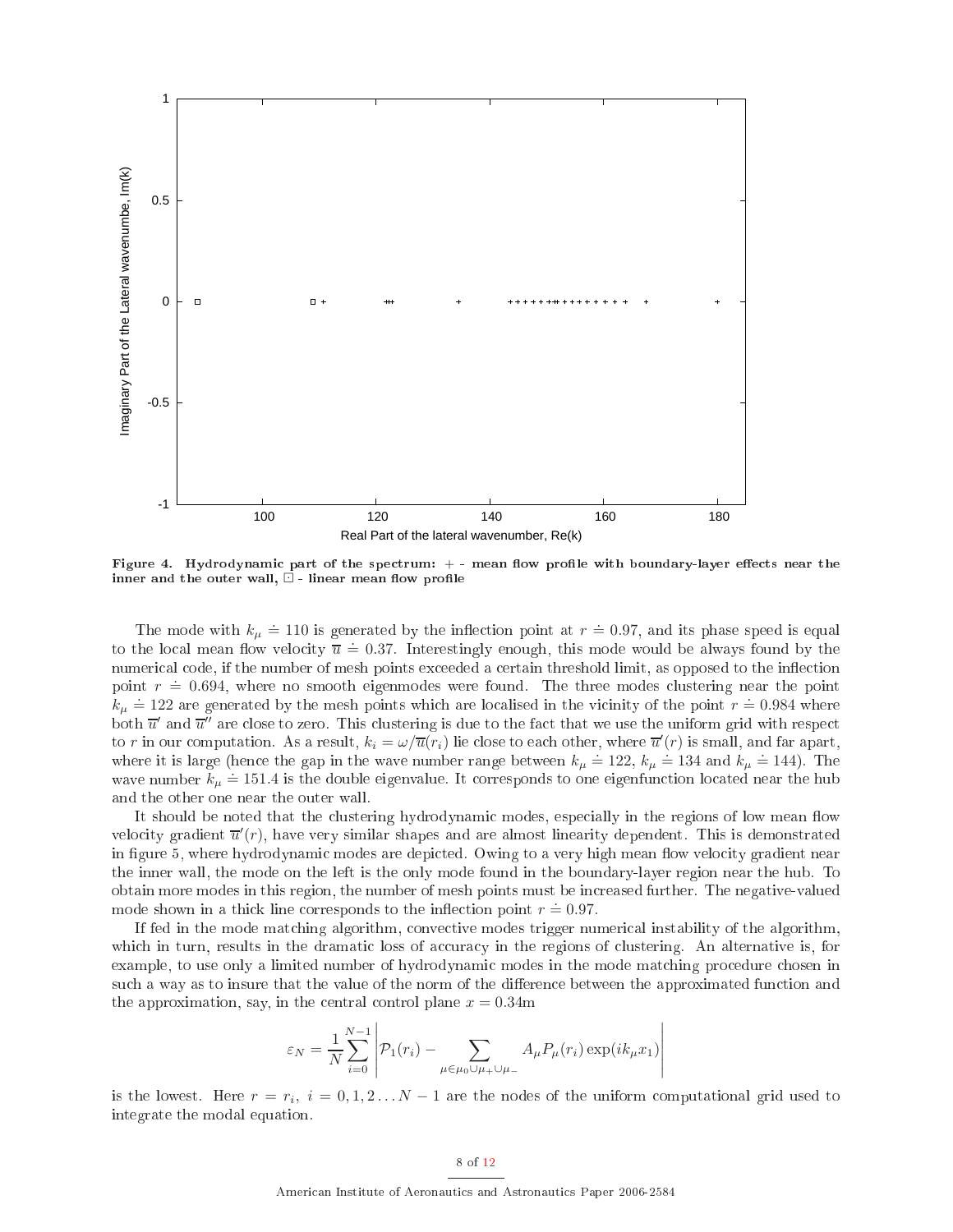

Figure 5. Hydrodynamic modes versus  $r.$  The modes localised near  $r \stackrel{\cdot}{=} 1$  are due to the boundary-layer flow near the outer wall. Notice the similarity of their shape and the clustering effect.

This approach shows that if all hydrodynamic modes depicted in figure 5 are used in the approximation procedure, the approximation error  $\varepsilon_N$  reaches the highest value equal to 0.947 $\cdot$  10<sup>−4</sup>. However this error an be de
reased to only 0.14 · 10−<sup>4</sup> by removal of any two of the three lustering modes near the value of  $k_{\mu} \doteq 122$  in figure 4. Further dramatic decrease in the approximation error can be achieved by removal of all hydrodynamic modes with the exception of the two modes which are the closest to the walls of the duct, the mode generated by the inflection point at  $r = 0.97$  and the mode closest to the other inflection point  $r = 0.984$ . In this case  $\varepsilon_N = 0.0395 \cdot 10^{-4}$ . Subsequent removal of the mode corresponding to the inflection point  $r = 0.984$  which lies well in the outer wall boundary layer results in a slight further improvement in accuracy, with  $\varepsilon_N = 0.0393 \cdot 10^{-4}$ . This value is the absolute minimum of the approximation error for the chosen set of modes. If the remaining inflection point mode which lies near the outer boundary of the boundary-layer flow (shown by the thick line in figure 5) is also removed, the error grows to  $\varepsilon_N = 0.0413 \cdot 10^{-4}$ . If all hydrodynamic modes are removed and only acoustic spectrum is used  $\varepsilon_N = 0.0469 \cdot 10^{-4}\%$ .

The undertaken analysis of the approximation error suggests that in practice it may be sufficient to retain only two hydrodynamic modes which are the closest to the walls and the modes induced by the inflection points of the mean flow profile. Interestingly, it is only the inflection point that lies sufficiently far from the wall that needs to be taken into account. We hasten to note, though, that these results have been obtained for a sheared flow with no swirl. In general, swirling flows are known to generate continuous hydrodynamic spectrum which is of a different physical nature than the spectrum we consider here. Hence, the present findings may not be directly applicable to swirling flows.

The approximation errors for the linear and uniform velocity profiles shown in figure 2 are  $\varepsilon_N^{lin} = 0.0369$ .  $10^{-4}$  and  $\varepsilon_N^{uni} = 0.0468 \cdot 10^{-4}$ , respectively. The latter error is almost identical to the value of  $\varepsilon_N = 0.0469$ . 10<sup>-4</sup> obtained for the purely acoustic approximation based on the boundary-layer velocity profile. Hence, accurate modelling of refraction effects does not seem to be important for the current engine. Comparison of  $\varepsilon_N^{uni}$  to the best fit error for the boundary-layer mean flow profile  $\varepsilon_N^{bl} = 0.0393 \cdot 10^{-4}$  shows that, as uniform flow approximation. However, the fact that  $\varepsilon_N^{lin}$  is smaller than  $\varepsilon_N^{bl}$  suggests that technically it is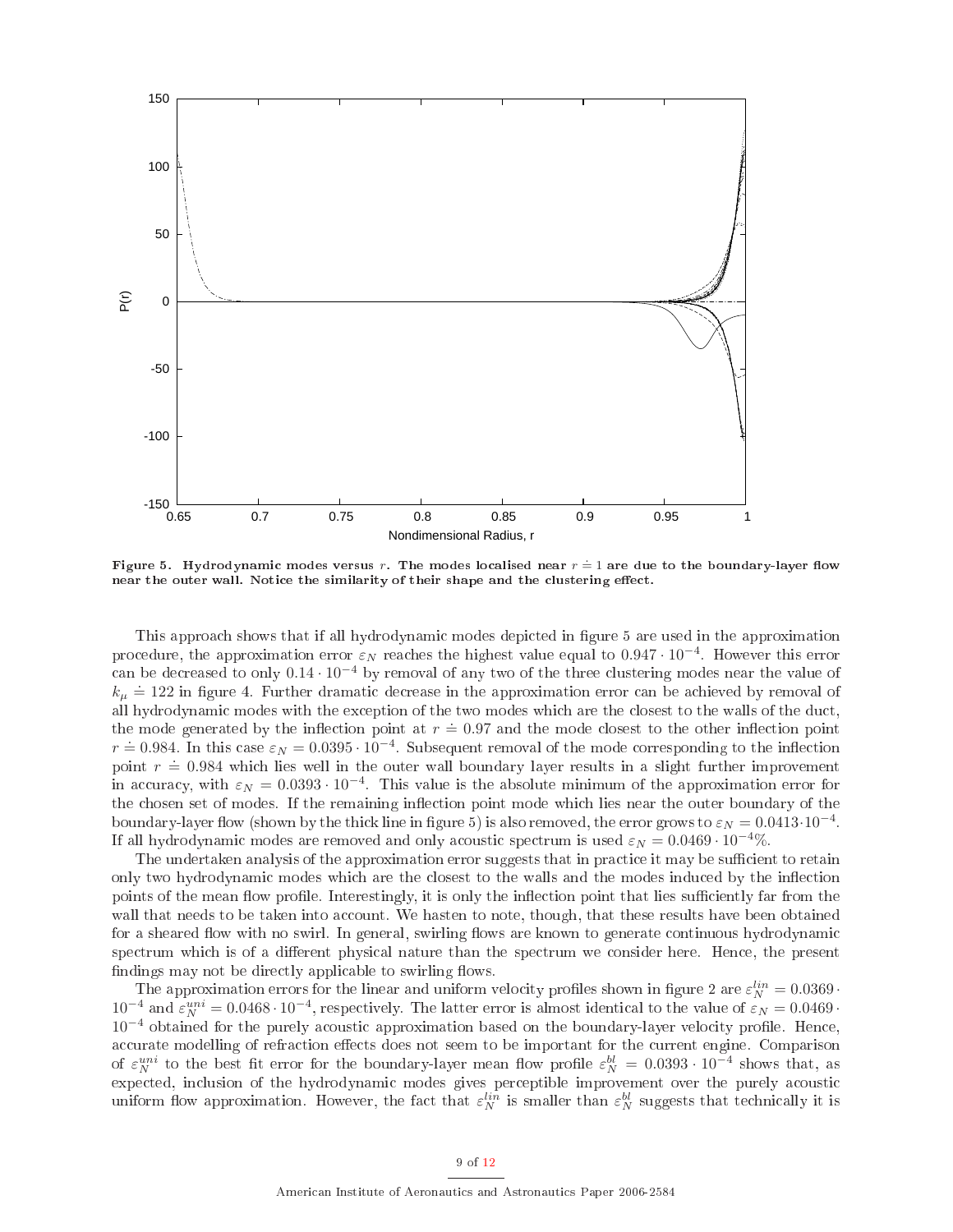

Figure 6. Triple plane pressure matching results for the real part of pressure versus radial coordinate r in the control plane  $x = 0.34$ m: asterisk - original RR data, dash-doted line - approximation based on the uniform mean flow profile; dashed line - approximation based on the linear mean flow profile; solid line - approximation based on the boundary-layer profile.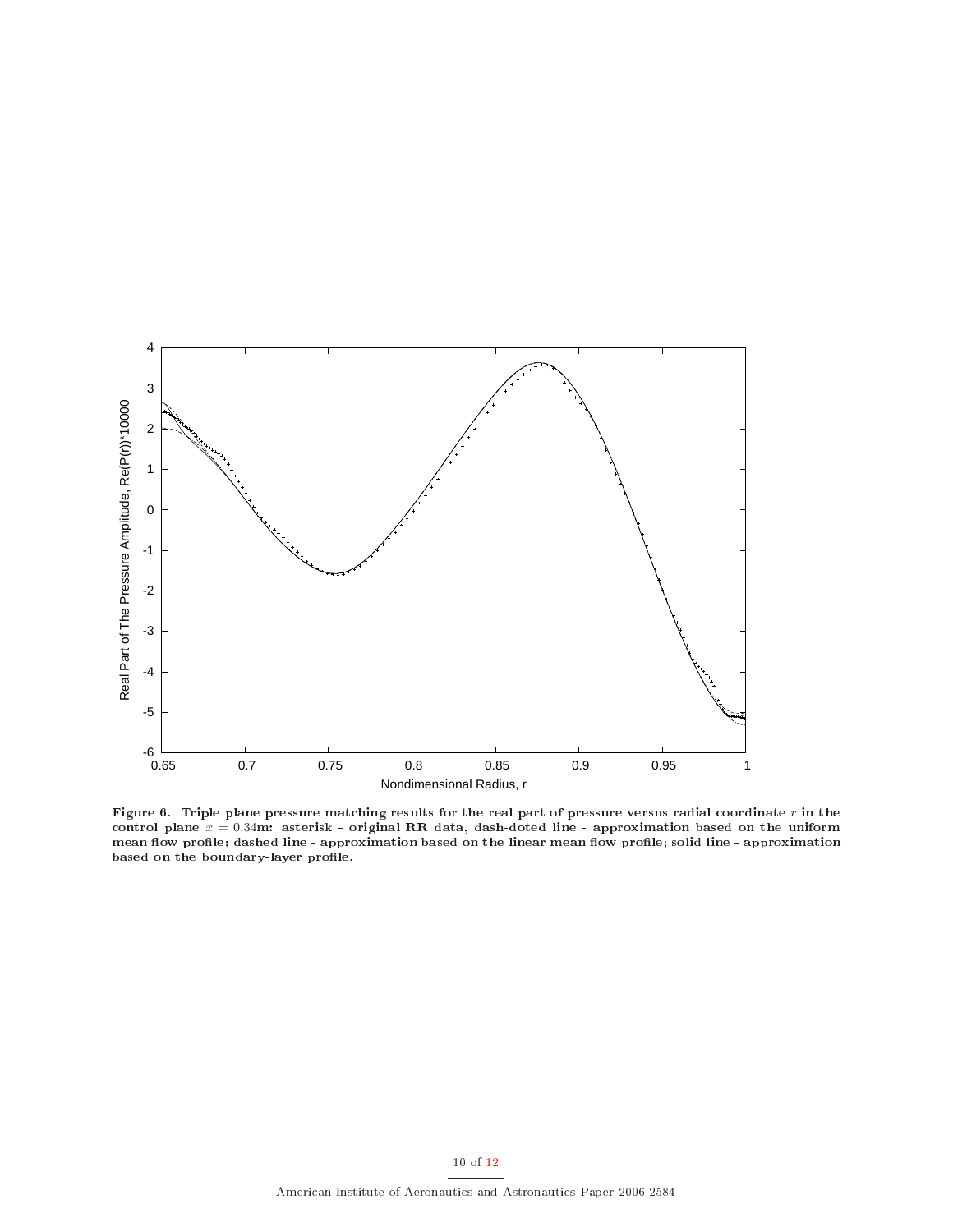more advantageous to use the two hydrodynamic modes which result from the extrapolation of the core of the sheared mean flow profile into the boundary-layer regions, than the modes found by direct modelling of the boundary-layer profile. Presumably, the reason for this is that in the numerical computation only a finite subset of the continuous spectrum is available, while the majority of the modes are inevitably missed. and to insure proper mode sampling one has to work with a very fine grid to minimize  $\varepsilon_N^{bl}$ . Hence the use of an inviscid, but sheared, profile seems to be an attractive practical option.

Figures 6 and 7 illustrate the quality of pressure approximations for uniform, linear and boundary-layer mean flow profiles corresponding to the above values of  $\varepsilon_N^{uni}$ ,  $\varepsilon_N^{lin}$  and  $\varepsilon_N^{bl}$ , respectively. The values of the pressure amplitude and radial coordinate r are nondimensionalised with  $\overline{\rho}(d)\overline{c}^2(d)$  and the outer radius d, respectively. It can be seen from these figures that all the approximations are rather accurate and give identical results in the main part of the duct, where the mean flow is inviscid. In the boundary-layer regions inclusion of hydrodynamic modes either in the case of the linear profile of the boundary-layer profile improves the quality of the approximation over the purely acoustic case. The use of two hydrodynamic modes near the outer wall - one corresponding to the inflection point  $r = 0.97$  and the other corresponding to the mode with the largest available  $k_{\mu}$  for the boundary-layer profile - gives a slightly better approximation than the approximation based on the linear profile with only one hydrodynamic mode near the outer wall. However, the differences between the two approximations are very small.



Figure 7. Triple plane pressure matching results for the imaginary part of pressure versus radial coordinate r in the control plane  $x = 0.34$ m: asterisk - original RR data, dash-doted line - approximation based on the uniform mean flow profile; dashed line - approximation based on the linear mean flow profile; solid line approximation based on the boundary-layer profile.

#### IV. Con
lusions

The triple plane matching method recently used by Ovenden & Rienstra (2004) to decouple the problems of noise generation and propagation for turboma
hinery appli
ations has been extended here to nonuniform ducted flows.

The modal approximations based on nonuniform slip-stream mean flow profiles give accurate results while in
lusion of hydrodynami modes allows for further improvement over purely a
ousti modal expansion near